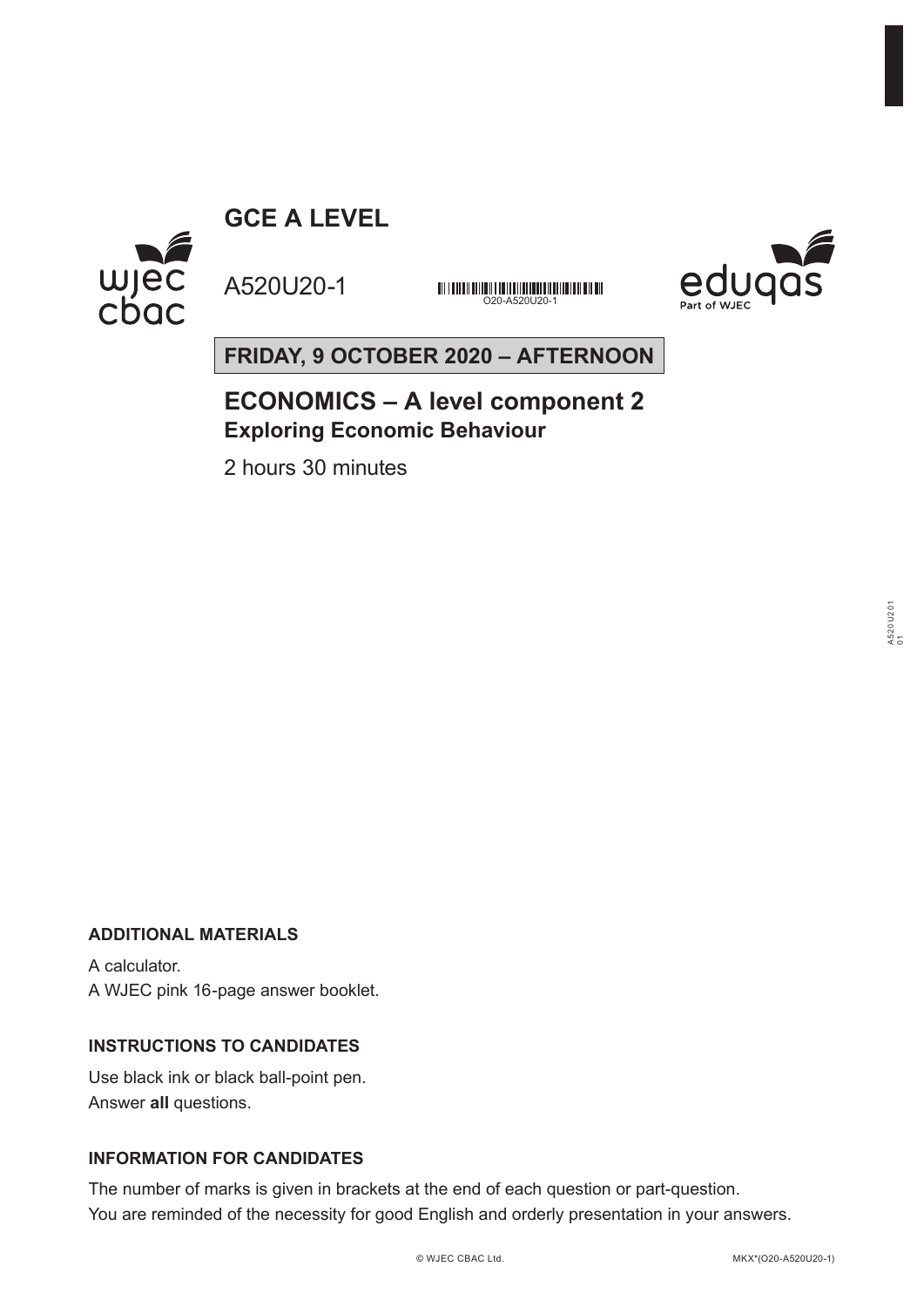#### *Answer* **all** *the questions.*

## **1. The Codfathers – a fishy business**

The oceans have been in the news quite often lately, as the impact of plastics on sealife has been publicised through programmes such as the BBC's *Blue Planet*. More than 8 million tonnes of plastic enter the world's seas every year, and experts think that by 2050, the amount of plastic in the ocean will weigh more than the amount of fish. The costs are significant as birds and fish can be killed as they mistake plastic for food, contributing to a steady fall in the world's fish stocks.

Around the UK's shores however, North Sea cod stocks have recovered to sustainable levels. Cod was close to extinction in the North Sea in 2006 (**Figure 1**), which led to a plan by the Scottish Government and the EU to dramatically cut fishing quotas to help fish stocks to recover. This goes against a global trend of over-exploitation of fish stocks, as seen in the unregulated market for Pacific sardines (**Figure 2**).



**Figure 1**

**Figure 2**

**Pacific sardine stock in tonnes (2005-2017)**

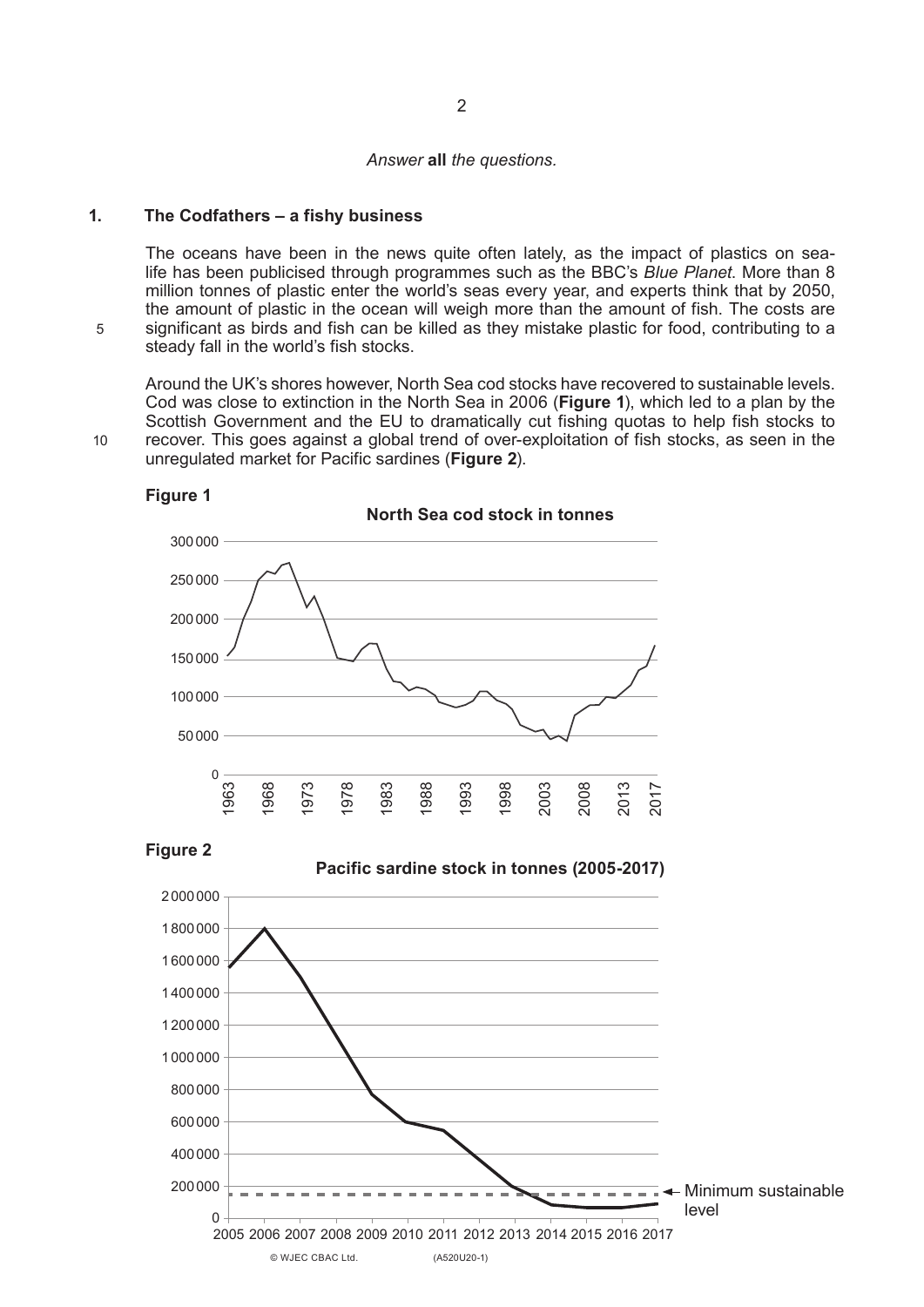Policies to prevent over-fishing, together with growing global demand for fish, have driven up prices. But even so all is not well for the UK fishing sector. According to newspaper reports, powerful trawlers (fishing boats) and large fishing firms have forced smaller, more environmentally friendly boats on which local communities depend, out of business.

Because of current fishing quotas, small boats under 10 metres, which make up 77% of the English fleet, currently have the right to catch only 3% of English cod, haddock, plaice, sole, herring and mackerel. According to Greenpeace, across the UK as a whole, 5 families that Greenpeace have nicknamed 'the Codfathers' have 29% of all the UK's fishing quotas. One giant super-trawler, has the right to catch 94% of the English herring quota in the Atlantic and North Sea.

The situation is no better in Scotland where 65% of the entire Scottish catch, was caught by 19 powerful super-trawlers in 2016. Small-scale fishermen, who operate 80% of Scottish boats, have only 1% of the quotas.





15

 $20$ 

**UK fishing fleet: number of boats, 2016**



**Total capacity (in tonnes of fish), 2016**



- Small-scale fishing businesses and coastal communities are struggling, with operating profits close to zero. This is not because of competition from European boats but is because of the failure of UK governments to challenge the "eating up" of quotas by big businesses. This reduces the total demand for smaller fishing businesses and also stops them from getting the economies of scale that the super-trawlers can generate. Therefore, jobs are at risk and many small-scale fishermen are going out of business. In many coastal tourist resorts, the fish sold in local restaurants has actually been driven a substantial distance by road, rather than supplied by local fishing boats, because all the local fishermen have gone out of business. This is bad both for the local economy and for the environment. 25 30
- On the other hand, some concentration of the fishing industry is inevitable and desirable. Small-scale fishermen have a limited range for their boats, and fish processing factories cannot be built all around the coastline. But too much market concentration is a bad thing, it destroys small coastal communities and hands over entire fish stocks to large-scale more destructive types of fishing which are bad for the environment. 35

A520U201 A520U201<br>03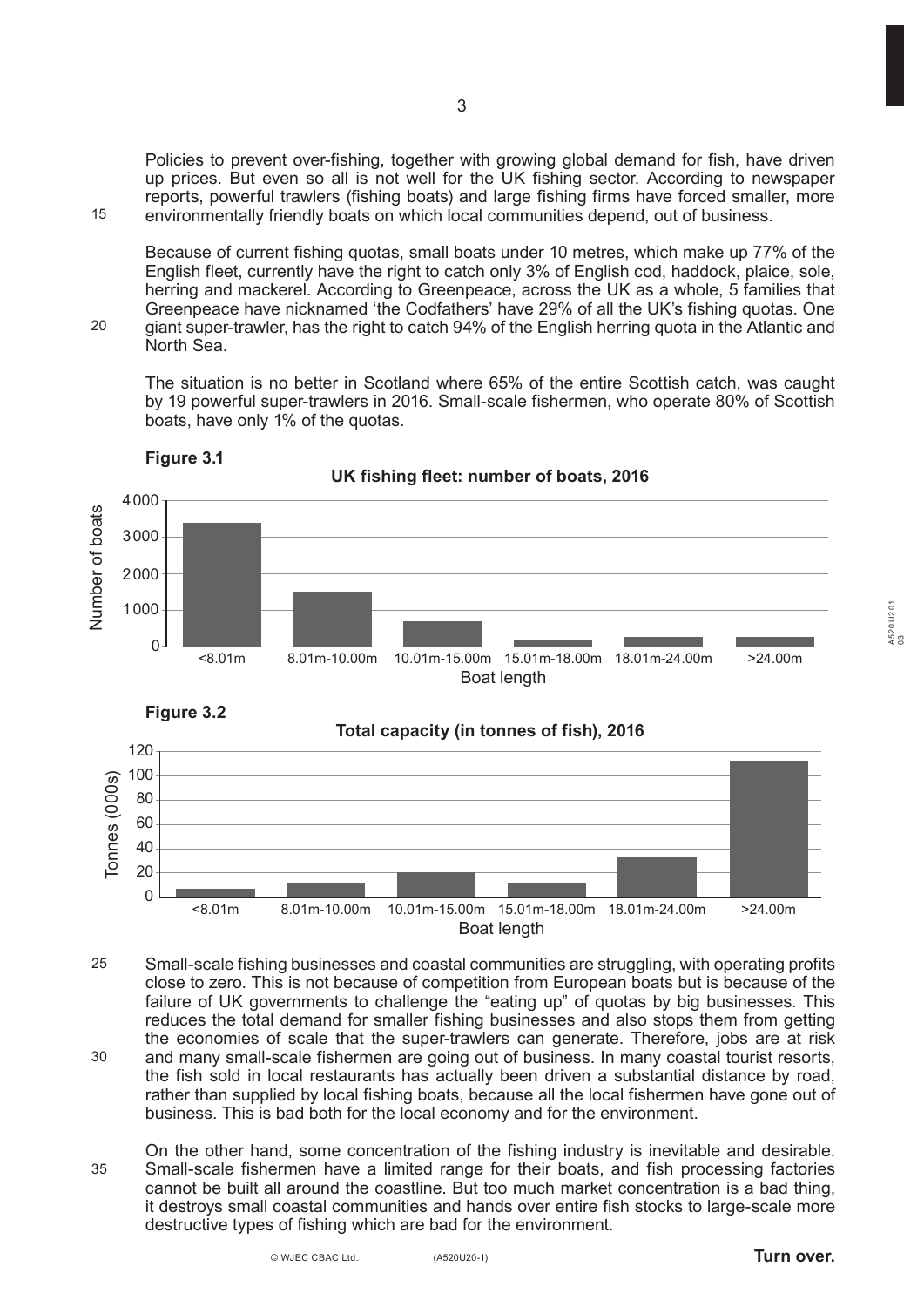- Meanwhile, the UK Government is also attempting to tackle the other major issue challenging the oceans – plastic. The Government has an ambitious plan to abolish all plastic waste by 2042. Since 2005, firms creating plastic packaging waste have been obliged to buy a "packaging recovery note", to pay for the cost of dealing with it, with the charge acting as a small incentive to use greener packaging. 40
- The Government now plans to increase this charge significantly on firms that use nonrecyclable plastics and to use the money to invest in more recycling factories for plastic that can be recycled. This should increase the demand for recyclable plastic. Until recently most plastic waste was simply exported to China, but the Chinese government have now stopped this practice, leaving the UK with a shortfall of 350000 tonnes of recycling capacity. This means that plastic that could be recycled will simply go to landfill, where it will take 450 years to decompose. 45 50
- 

Of course, for plastic to be recycled, it still has to make it to a recycling factory, which will require a major change in attitudes from consumers. In 2017 only 59% of plastic bottles were recycled. This has created calls for a deposit scheme on plastic bottles to be introduced (where consumers get money back if they return bottles to shops or recycling points).

Major challenges still remain ahead for the oceans and the creatures that live in them. 55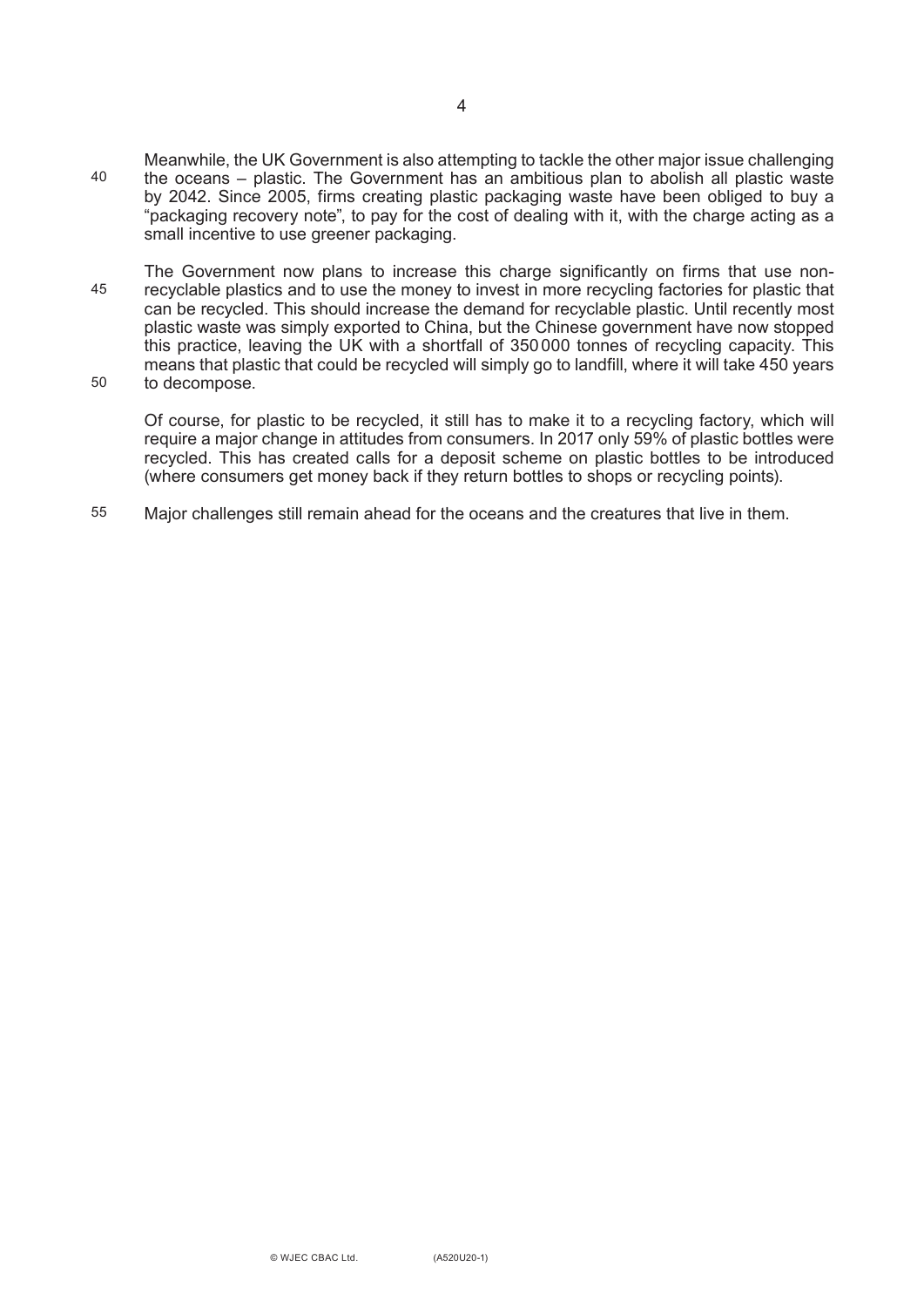- *(a)* (i) Define market failure. [2]
	- (ii) With reference to **Figures 1** and **2** and appropriate economic theory, explain why regulation is likely to be necessary in the fishing industry to prevent market failure. [4]
- *(b)* With reference to the data (including **Figures 3.1** and **3.2**), discuss which market structure best describes the UK fishing industry.
- *(c)* Using diagrams and with reference to the data, explain why small-scale fishing operators have profits close to zero, but large scale operators are highly profitable.
- *(d)* With reference to the data, discuss whether it would be beneficial to give more fishing quotas to small-scale fishing operators instead of large-scale fishing operators. quotas to small-scale fishing operators instead of large-scale fishing operators.
- *(e)* Using diagrams, discuss whether the policies that the UK is considering (lines 44 to 46) will be effective in preventing market failure in the plastics industry. [9]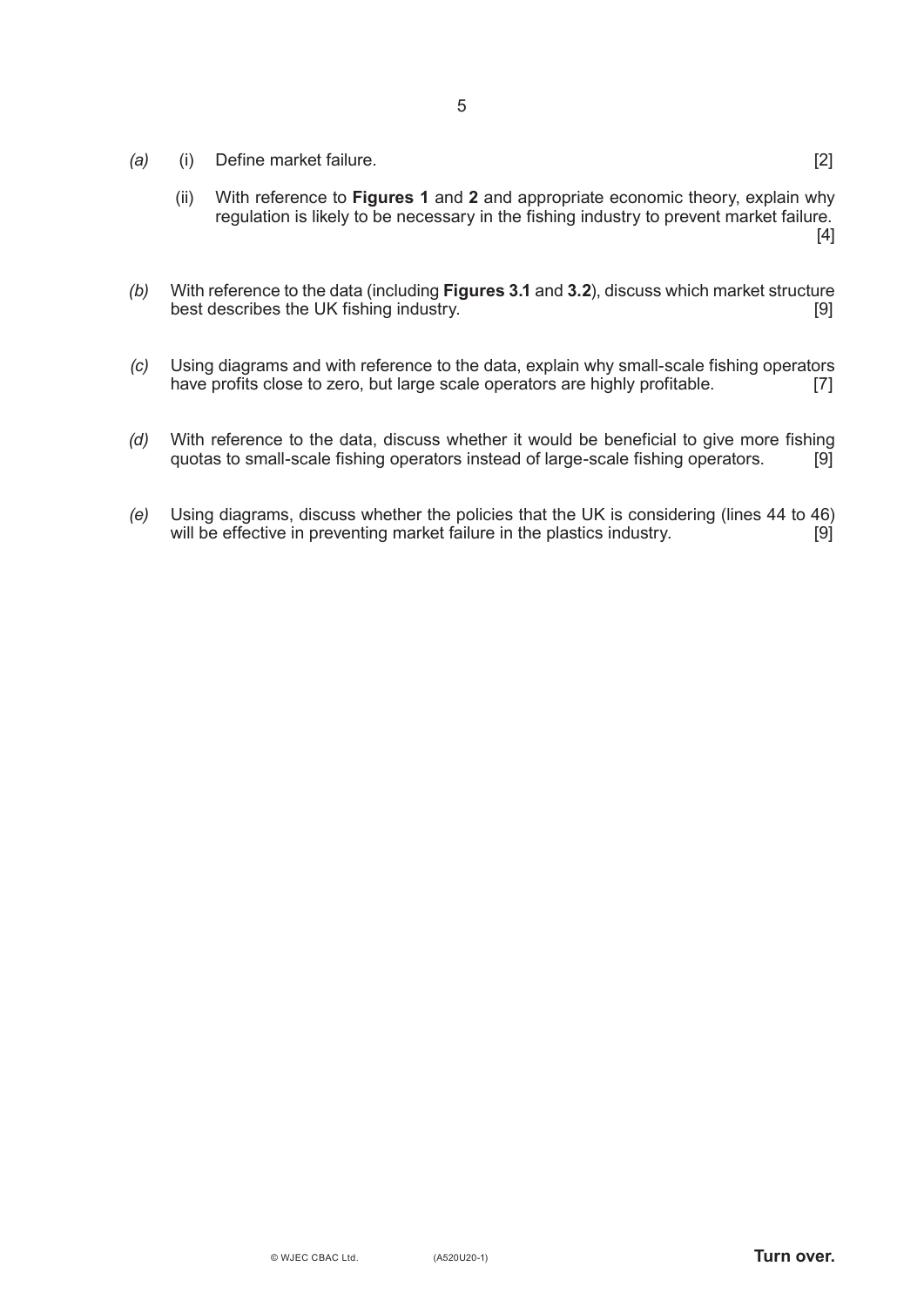### **2. Turkey in economic turmoil**

5

10

25

Turkey has the world's  $17<sup>th</sup>$  largest nominal GDP and the  $13<sup>th</sup>$  largest by purchasing power parity. It is often classified as an emerging economy and has a population of 82 million with a young age structure – half of the population is aged under 30. However, the country's labour force participation rate of just over 53% is by far the lowest in the OECD (The Organisation for Economic Cooperation and Development) which has a median rate of 74%. Turkey's female participation rate is only 32%. The labour force participation rate is the proportion of those aged 16-64 in employment or actively seeking employment.



In 2017 the OECD expected Turkey to be one of the fastest growing economies among OECD members up to 2025 with an average growth rate of 4.9%. However, by 2018 the growth estimates for the Turkish economy had been cut in half.

Something had clearly gone wrong, as currency and debt crises ended a period of strong growth under President Erdogan dating back to 2003 which had been built on a construction boom fuelled by easy credit and government spending.

By 2018, the construction boom had ended as 2 million new houses remained unsold, three times the average annual number of new houses sold. In August 2018 the Turkish currency, the lira, collapsed following President Trump's tweet about doubling US tariffs on Turkish steel and aluminium, losing 17% of its value on the day of the tweet alone. The lira crisis highlighted deeper concerns about the Turkish economy that have been around for years, such as the low average savings rate, the huge current account deficit on the balance of payments, increased corporate debt and decreased inward investment. 15 20

Turkey has also experienced substantially higher inflation than other emerging economies in recent years, reaching almost 12% in late 2017.

The rise in inflation and the depreciation of the lira have generally been attributed to President Erdogan preventing the Central Bank of Turkey making necessary interest rate adjustments. Erdogan argued that high interest rates were a 'tool of exploitation'. He has repeated his unconventional view that high interest rates cause inflation rather than reduce it.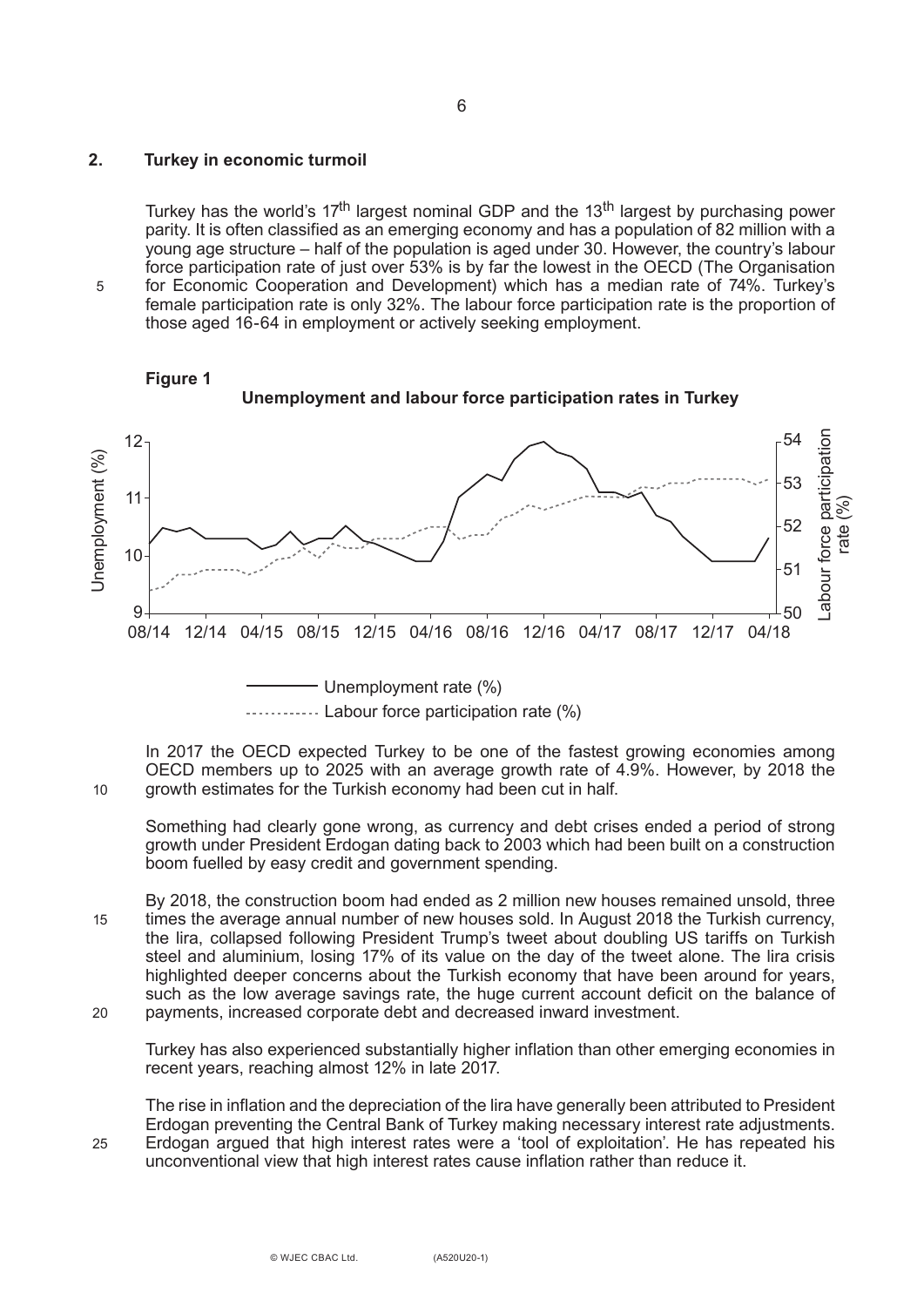

However, in 2018, inflation reached 17.9% and in the autumn the Turkish Central Bank raised the main interest rate from 17.75% to 24%, higher than the 22% that markets had been expecting. The lira appreciated by as much as 5% following this decision. The Central Bank said it would maintain a tight stance with its monetary policy until the inflation outlook improved significantly.

Timothy Ash, a leading emerging markets financial analyst, has said that "Turkey has strong banks, healthy public finances, good demographics, and a pro-business culture but has been spoiled over the last few years by unconventional and loose macroeconomic management. The consequences of a monetary policy involving low interest rates and easy credit are the currency and debt crises in Turkey, which have previously occurred many times in other emerging economies".

At least low-paid workers in Turkey have been protected by increases in the national minimum wage. Between 2014 and 2018 the monthly minimum wage rose from 1134 liras to 2030 liras, although the \$ value remained the same at around \$530.

Over a longer period, between 2003 and 2018 the index of Turkey's minimum wage rose to 709 from a base of 100. That compares very favourably with the index of CPI inflation of 357 over the same period. These figures prove that the government did what it could to support Turkey's lower income groups. Such a policy stance has helped stimulate economic growth, but it remains to be seen what effect the increase in the minimum wage will have on the labour market and the wider economy.

Looking to the long term, Turkey aims to become a member of the European Union (EU). In 1995 Turkey entered a customs union agreement with the EU which covers manufactured goods and processed agricultural goods, although Turkey is not in the full EU customs union. Turkey has some freedom to develop trade policy with other countries across the world, but has to open its markets to any country the EU makes a trade agreement with and doesn't get the same immediate tariff-free access to that country's market that EU members do.

The EU accounts for about half of Turkey's total trade, while Turkey is the EU's fourth-largest trading partner, after China, the US and Russia. In 2003-2017, the EU accounted for 72% of Turkey's FDI inflows (\$98bn). And, despite a drop over the past two years, the EU still accounts for about 40% of tourism flows to Turkey.

30

35

40

45

50

55